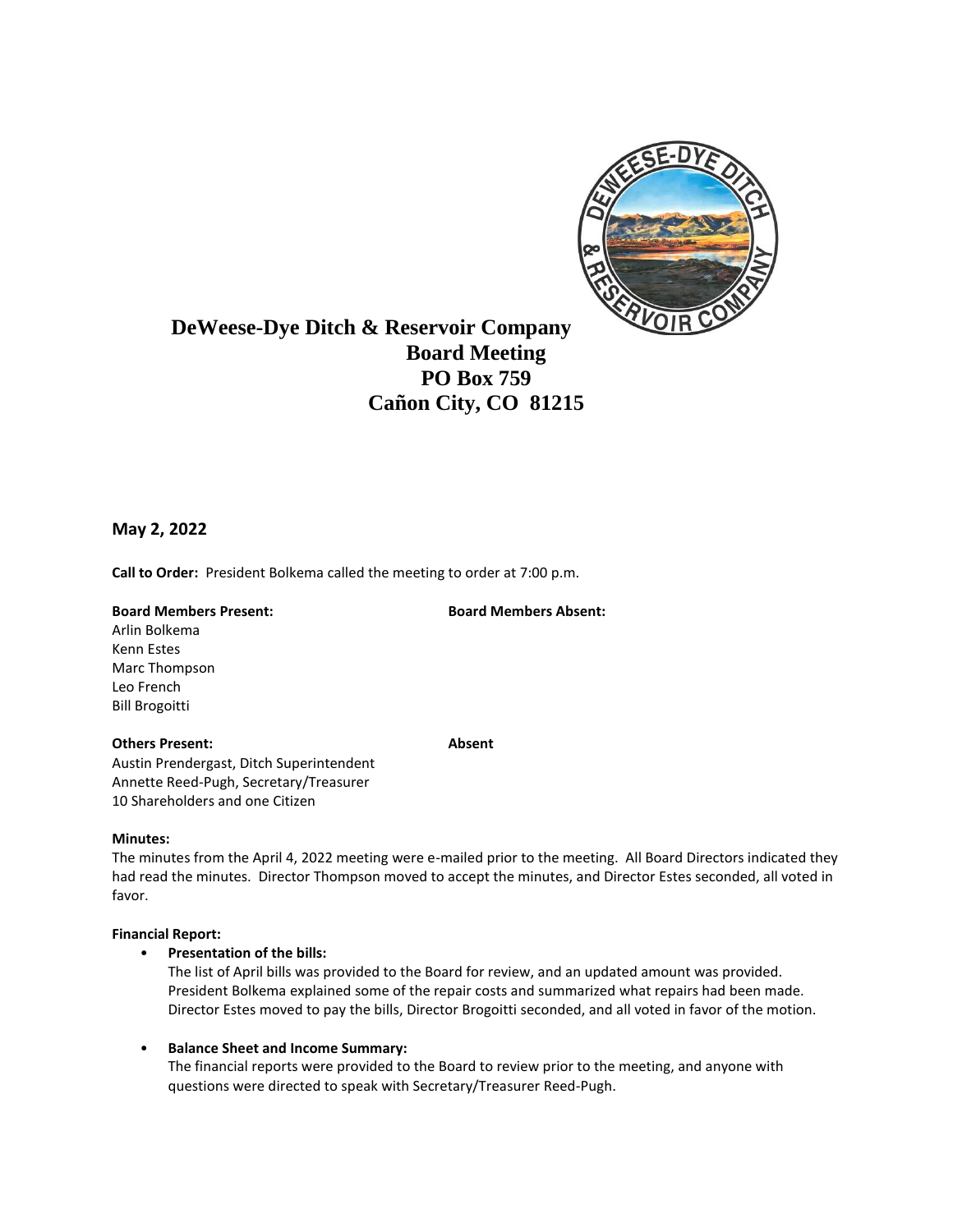#### **Old Business:**

#### • **Reservoir Extension Update:**

No updates at this time. The Board was provided with copies of the study for review, and a meeting will be scheduled with other stakeholders at a later date. The dam inspection was conducted on April 29, 2022 by Mark Perry. We will receive the inspection report when Mr. Perry has completed it.

• **Gauging station/telementry system:** The telementry system is still a while out from shipment. Normal time frame is 6 weeks. No other updates at this time.

#### **New Business:**

• **Secretary/Treasurer Business Items:** Secretary/Treasurer Reed-Pugh discussed business items and issues, and provided an update on receivables and administrative issues.

#### • **Major Ditch Repairs:**

There are syphon cracks in some locations that still need to be repaired, but cannot provide a proper repair until the water stops. Valve at Poplar location is leaking even when off, will look closer at once irrigation season is over. President Bolkema gave kudos to Superintendents Brogoitti and Prendergast for the work they are doing along our system. Superintendent Prendergast was inside of one of our pipes trying to remove debris while in cold water, and Superintendent Brogoitti worked tirelessly in removing massive amounts of tumbleweeds. The pre-season work was overwhelming this year, but our troops got it done!

#### • **Ditch Superintendent Update:**

Superintendent Prendergast replaced Superintendent Strong, and has been training with Superintendent Brogoitti. The maple tree at the Chestnut location is causing issues; First Street is still leaking, as the face is sluffing off. Location on Grape Creek is still in need of repair, and possible solutions to pack/repair the headwall will be considered. Foam may need to be utilized until the season is over, at which time headwall repair will be coordinated with the Shareholder and Ditch Supers. The little reservoir is not filling as intended. The water is fluctuating and the Supers are unable to find what the issue is. Water has been shut off early because the reservoir is empty. We will look into possible solutions.

- **Shareholder questions:** The floor was opened to shareholders questions and/or comments.
	- **Shareholder Bosco:** Passed along complaints from other Shareholders with regard to start times, and passed along thank you's from another Shareholder for repairing culvert issue. The gravel on the Locust location has washed away, and the Shareholder on Rosedale is still not able to find the source of water. Our Supers looked into the issue previously and were not able to find the water source, either.
	- **Shareholder Madone:** States that his daughter is having issues with flooding from another Shareholder, to which President Bolkema responded the Shareholder is aware of the issue and will address it; and reminded everyone that Shareholders need to work together is resolving water issues between them. Another issue presented was another Shareholder around the corner is shutting his water off at his pump instead of the headgate. Shareholder Madone was encouraged by the Board to communicate with the Shareholder in an effort to correct the problem. President Bolkema will also look to see if there is another issue at that location.

#### • **Other Business:**

The floor was opened to other business, and no other business was brought before the Board.